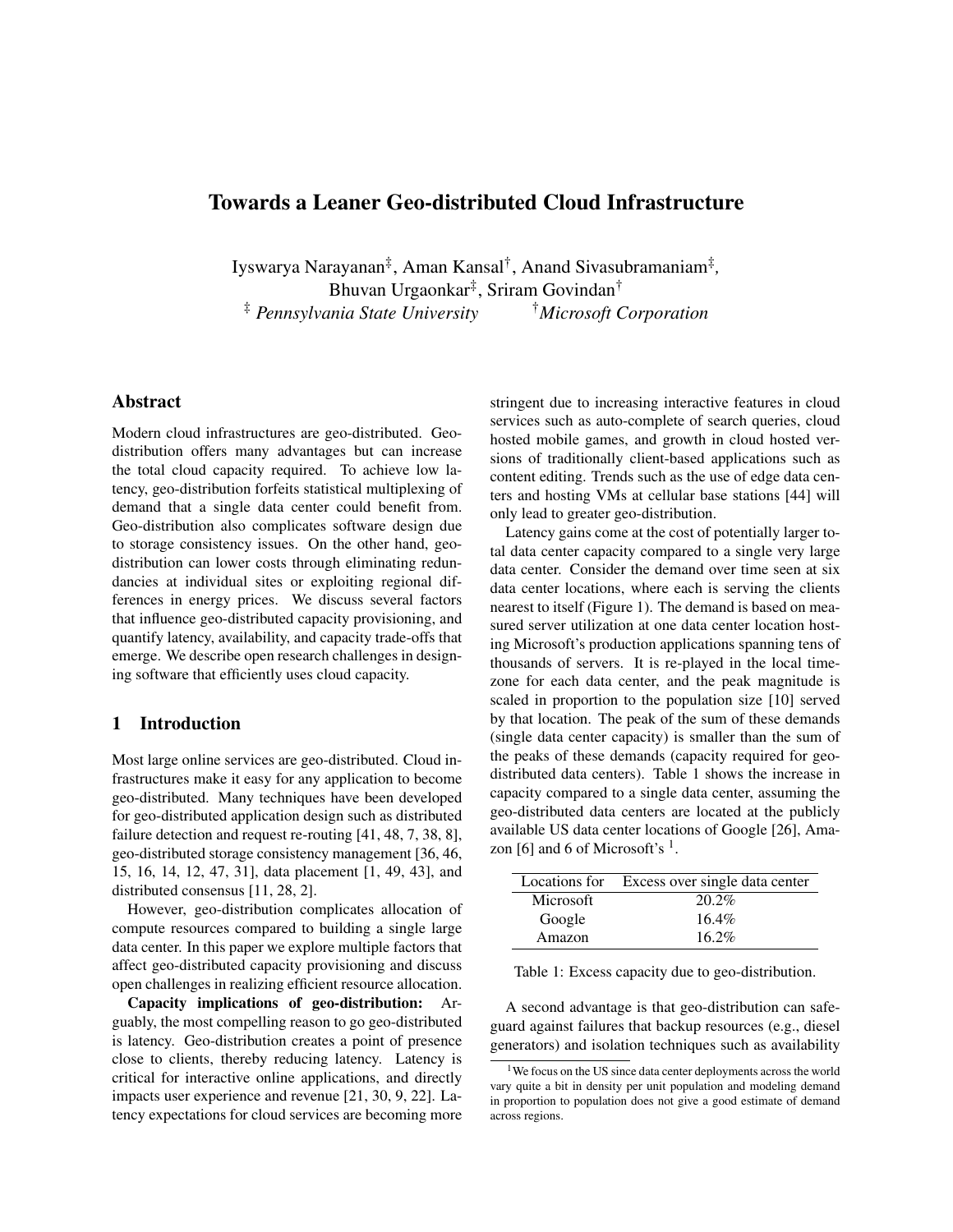

Figure 1: Population based demand projection at 6 of Microsoft data center locations in the US.

zones [4] at a single site cannot: earthquakes, civil unrest, or severe weather issues [23, 39, 3, 20]. Even at a given level of availability, geo-distribution offers new design options by trading off local redundancy costs for spare capacity [29, 19].

Availability gains also come at the cost of extra spare capacity added to make up for capacity lost in a failure. If all data centers were equally sized and served equal demand, then 6 data centers would require an excess of 1/6 of the total capacity as spare, spread across data centers remaining after a failure. This leads to a total of 20% excess spare capacity. The actual excess will be higher because not all data centers are equally sized, and failure of a larger data center necessitates larger spare at remaining ones.

A third reason to use geo-distribution is to exploit regional differences in energy prices or availability of renewable energy [45, 33, 42, 35, 34, 17, 18]. But to shut down servers when energy is expensive or unavailable from green sources at one location, we would have to add additional servers at another location. If the entire workload is to be moved, this can lead to 100% excess.

**Problem:** We see that geo-distribution leads to excess capacity. Capacity is expensive, and its cost needs to be weighed against the advantages of lower latency, higher availability, and energy savings. Our goal in this paper is to determine the lowest excess capacity required. Determining the optimal capacity is non-trivial. The spare created due to latency and availability reasons is not disjoint and some of it may overlap, depending on latency requirements after a failure. While current server and network costs may be too high to justify buying excess capacity for reduced energy price, green incentives, or customer goodwill, the excess capacity already available due to latency and availability objectives could be used for that purpose. Capacity allocation also depends on factors such as reduced the cost per unit capacity due to reduced local availability requirements [29] and revenue from sale of excess capacity on the spot market [5].

Optimized capacity allocation also impacts software design because existing geo-distribution methods do not use capacity efficiently. For instance, routing client requests to the next-nearest data center after a failure may not allocate clients in the right proportion from a capacity provisioning perspective. Distributed storage methods may need to account for capacity provisioning decisions when determining placement of data replicas. We discuss such open challenges in making geo-distributed software more efficient in terms of capacity used.

#### 2 Minimizing Waste

We want to understand the minimum capacity required to realize the advantages of geo-distribution.

Consider *n* geo-distributed data centers, located based on proximity to clients and availability of power, network, land or other resources. The clients are spread across *m* locations where each location could be a small geographic unit within which network latency variation is insignificant. Response time consists of the service time within the data center and the network latency outside the data center. Assuming that the service time (including queuing delay) is the same regardless of which data center is used, we focus on network latency. Let  $l_{ij}$  represent the latency when data center at location *j* serves a client at location *i*. Suppose client demand over time is known based on history, denoted by  $\{d_i(t)\}\$ for clients at location *i* in time slot *t*, where  $t \in \{1, ..., T\}$ and *T* is a period over which demand repeats (e.g., T=24 hours if demand has a diurnal pattern).

We wish to determine the capacity  $c_i$  for the data center at location *j*, such that there is sufficient capacity to serve all of the client demand within a latency target, *l*, when no data centers have failed and within latency *l'*  $(l' \ge l)$  when up to one data center has failed, while minimizing total cloud capacity. We assume each data center is large enough to benefit from economies of scale applicable to multi-megawatt data centers and hence do not model any extra fixed costs aside from the capacity.

The solution also requires specifying how clients are allocated to different data centers. Let  $f_{ijk}(t)$  denote the demand originating from client *i* that will be serviced by data center *j* when the *k th* data center has failed, during time slot *t*. Here,  $k = 0$  represents no data center failed, and  $k = \{1, ..., n\}$  represents one of the *n* data centers having failed.

*Objective:* The optimization objective thus becomes:

$$
\min \sum_{j \in \{1,\ldots,n\}} c_j
$$

*Constraints:* At any given time, demand from a client location should be serviced by data centers that are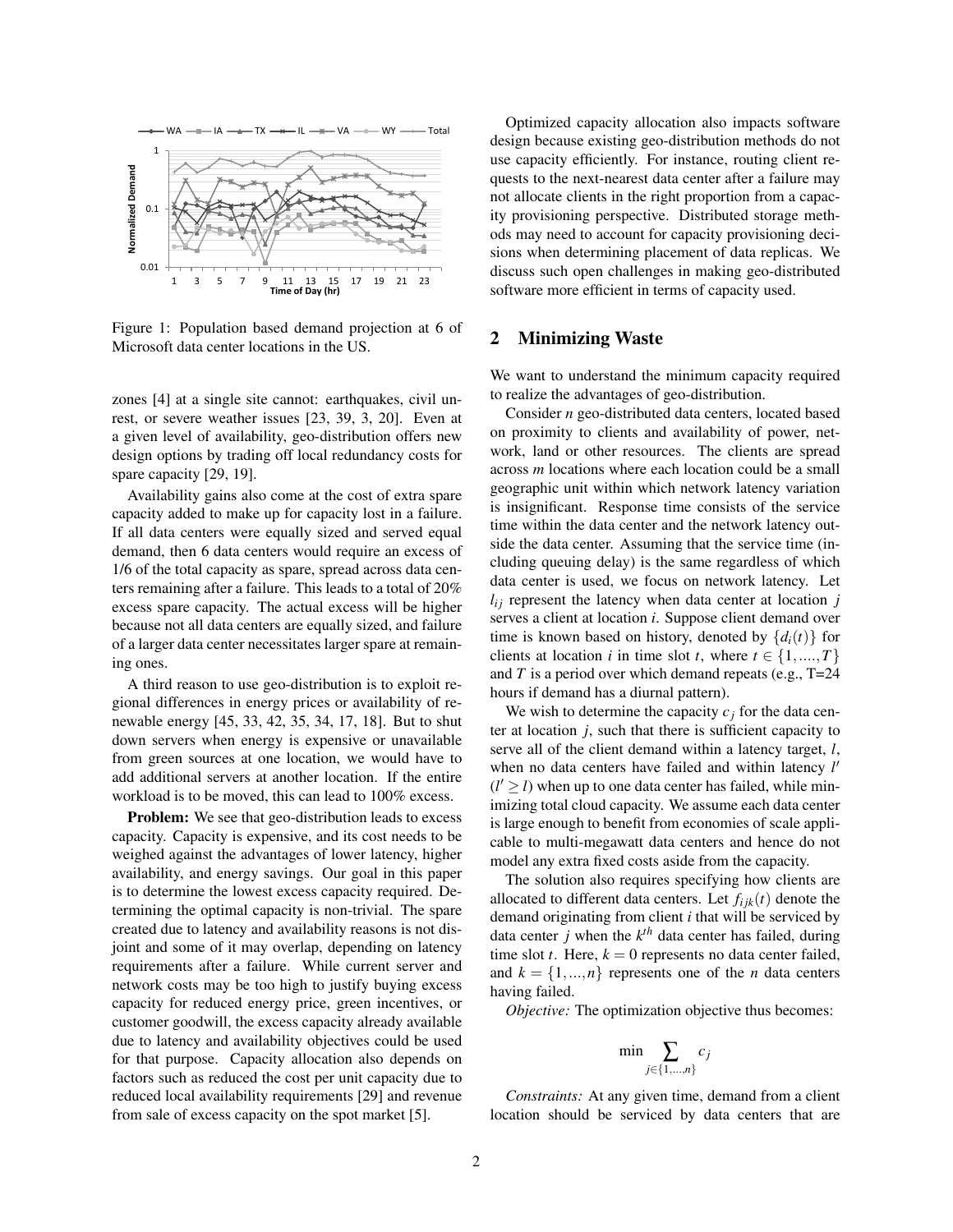within the latency target. Before failure, this can be expressed mathematically as:

$$
\sum_{j:l_{ij}\leq l}f_{ij0}(t)\geq d_i(t),\forall i,t.
$$
 (1)

where the summation represents the total demand from client *i* allocated to data centers that are within a network latency of *l* from this client location.

After failure, the constraint is similar, except that the failed data center is not used in the summation and the latency constraint could be less stringent.

$$
\sum_{j:j\neq k,l_{ij}\leq l'} f_{ijk}(t) \geq d_i(t), k > 0, \forall i, t.
$$
 (2)

The capacity at each data center should be sufficient to serve all of the demand allocated to it in any time slot. Before failure, this implies:

$$
c_j \ge \sum_i f_{ij0}(t) \quad \forall j, t,
$$
 (3)

After each possible failure, this implies:

$$
c_j \ge \sum_i f_{ijk}(t) \quad k > 0, k \ne j, \forall j, t. \tag{4}
$$

The above optimization problem is a linear program (LP) and can be solved using any LP solver.

We use the above optimization to explore some of the interesting latency, availability and capacity trade-offs.

Latency and Availability: As latency constraints become tighter, we expect greater spare capacity to be required, since more capacity would have to be placed closer to each client, leading to lower multiplexing of demand across client locations. Figure 2 shows the excess capacity required, compared to a single very large data center, for different post-failure latency constraints with up to one data center failure. The pre-failure latency (*l*) is set to the latency achieved when each client is mapped to the nearest data center, and is different for each set of data center locations.



Figure 2: Excess capacity required for supporting one data center failure.

Interestingly, the excess capacities required jointly for latency and availability for each set of locations are similar to the excess capacity present anyway to reduce latency, shown in Table 1. For Amazon locations, increasing  $l'$  to above 1.1*l* allows more data centers to be within range giving a large reduction in excess capacity at that latency. Prior works have shown that tighter latency constraints at a given availability led to an increase in the number of locations but not in total capacity [19], because they ignored the statistical multiplexing of demand across locations over time. This is significant since the increase in capacity can be leveraged for other uses such as higher availability and energy cost reduction.

Energy Savings Opportunity: The geo-distributed system has idle capacity at any given time since the demand varies over time, both at each data center location and also globally. Figure 3 shows the idle capacity at different times of the day summed over Microsoft's data center locations. This capacity is available for use on the spot market for cloud resources [5], or for shifting load latency tolerant load to a location with lower energy price or greater renewable availability. The load shifting opportunity depnds on how the spare is distributed across multiple sites.



Figure 3: Capacity available for energy optimizations, normalized with respect to total capacity.

Software Impact: Figure 4 shows the excess capacity required without exploiting time of day effects, i.e., assuming demand is always at its peak at each location. Significant excess capacity results. However, using efficient capacity complicates the allocation of client traffic. If peak based capacity is provisioned, the client demand allocations to different data centers stay constant over time. Re-allocation is required only in case of a failure. But when time of day effects are exploited, client demand requires re-allocation even without failures, as demands in different regions change.

Figure 5 shows the optimal demand allocations at three different times of the day for Pennsylvania clients. We see that the demand shifts between Virginia and Iowa data centers. One of the mechanisms used by geo-load balancers to allocate clients to a data center is to set different DNS entries for the geo-distributed application. In this method, DNS entries may have to be changed over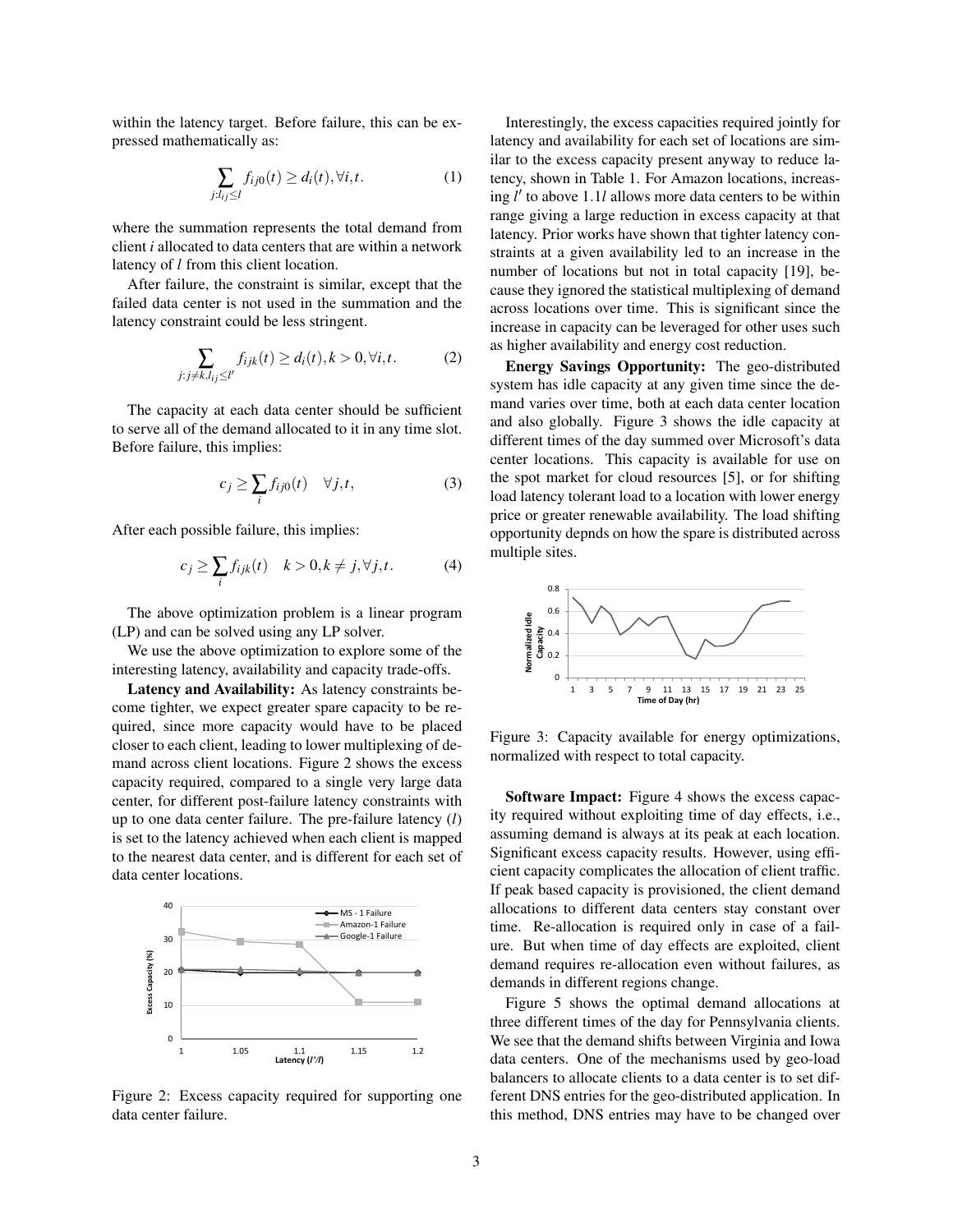

Figure 4: Excess capacity assuming peak demand and when exploiting temporal variations.

time.



Figure 5: Demand allocations to two data centers for Pennsylvania for three time slots.

#### 3 Open Challenges

#### 3.1 Infrastructure Design

Optimization: The optimization above can be expanded to consider additional factors. Data center construction takes time and demand curves over time are often not available for the time horizon for which capacity is built. Errors in demand projection need to be accounted for. While in today's clouds more than one data center failing at the same time is highly unlikely, multiple failures may become more practically relevant when the number of geo-distributed data centers grows much larger. The capacity required for a given demand can also be optimized by running servers at higher utilization and increasing the queuing delays inside the data center, when tolerable. The optimization could thus obtain a more efficient solution when considering queuing delays and network latencies jointly.

Heterogeneity and Right-Sizing: One size may not fit all applications, because multiple cloud applications share the infrastructure. A key opportunity is to allow finer grained control of latency and availability objectives. Different applications may have different latency requirements, or even multiple latency objectives for different percentiles of the client population.

Availability requirements also vary across applications depending on factors such as whether an application faces external customers or is for internal use. This opens up opportunities to also consider heterogeneous data center infrastructures, where some portion of the capacity is highly resilient and provisioned with power backups, redundant network connectivity, and highly reliable hardware, but other portions of the infrastructure economize on redundancy, environmental controls, or hardware quality. Cost and availability are not linearly related and not all points in the trade-off space may be practical to build given available technology. A few classes of such data centers are likely to suffice to meet a wide range of requirements but determining the most appropriate cost-reliability trade-offs is an open problem.

Spatio-temporal variations: Failures do not necessarily happen when demand is at its peak. Since the peak only happens for a small portion of the time, we could provision for meeting availability objectives only for a high percentile of the time and reduce overall capacity. Failures and their impact may also be time dependent. Failures may be more likely in winter months. A failure during non-work hours may take longer to recover since the right staff may not be on-site.

Not all data centers may be equally likely to fail. Spatial differences such as varying susceptibility to severe weather, nearness to earthquake zones, network backbone redundancy in the region can make certain locations much more reliable than others. Exploiting these variations offers an opportunity to further optimize both the total capacity provisioned and its distribution across sites. While nearness to clients may force us to place data centers in a less reliable region, the backup capacity may be preferrentially placed at more reliable sites.

#### 3.2 Software Design

For the infrastructure to be efficient, it is essential that software be designed to use it efficiently. Several opportunities exist to improve geo-distributed software design.

Request Routing: Existing geo-load balancing solutions are largely designed to route client traffic to the nearest available data center. They may rely on maintaining Internet latency maps and set DNS entries in every regions to point to the nearest data center, or they may rely on IP anycast [40] to automatically find the route from the client to the nearest available application endpoint. As we saw, the nearest data center may not lead to the most efficient capacity allocation. Especially after a failure, routing to the nearest data center will not make efficient use of available capacity. Compute capacity allocation information is typically not something that the network can easily access or make use of even if available. Application layer intervention will likely be needed to ensure that clients are routed to the correct data center, either through logic hosted in edge data centers or even at the client as part of the application. If coordination be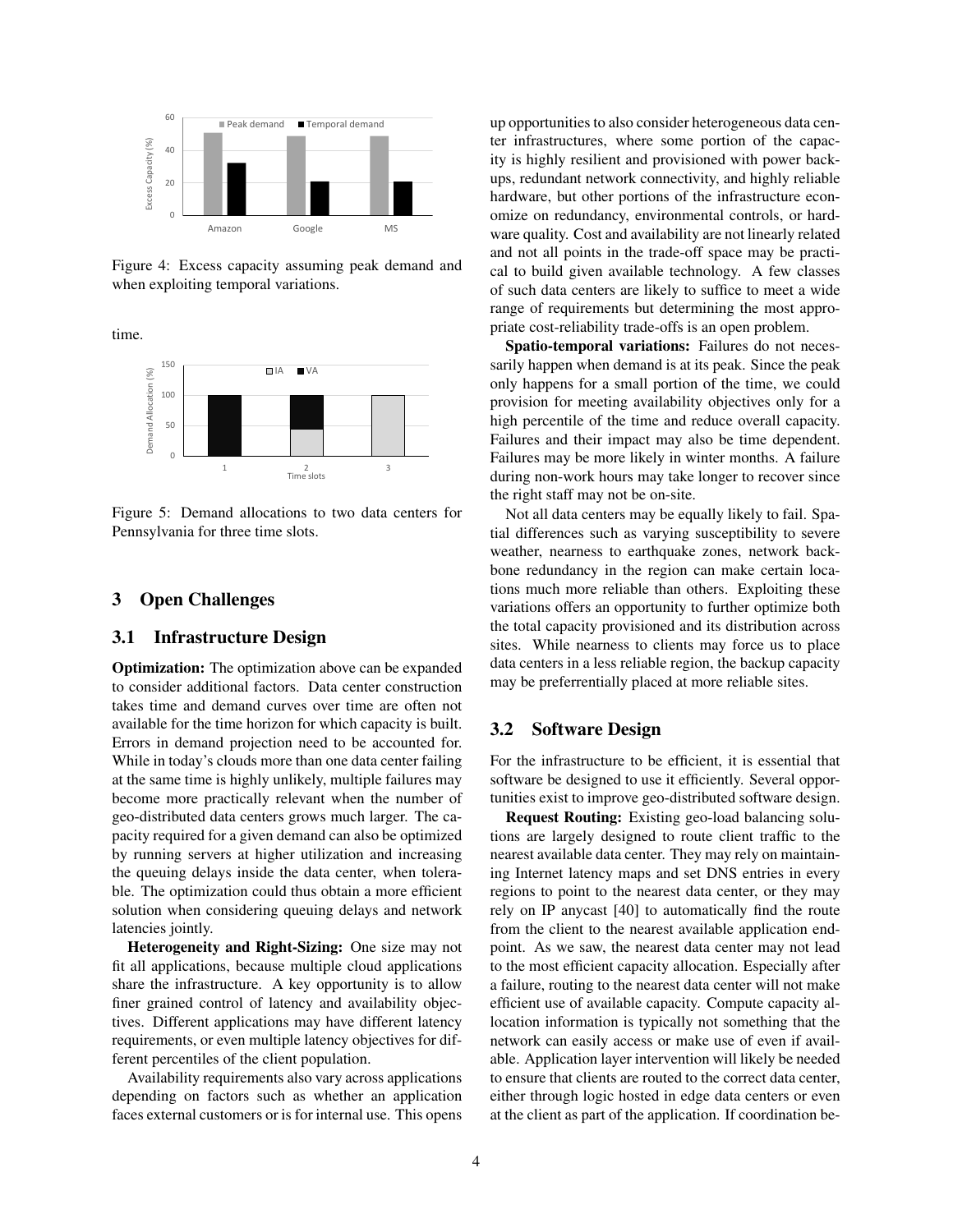tween the application and cloud infrastructure is needed to realize the correct demand allocations, new APIs to facilitate that will be needed. Cost structures that guide applications to behave efficiently are also important in this context.

State Replication: Many geo-replication systems save a copy of the state at a remote site [12]. If the objective of the replication is only to improve data durability and protect it against data destruction at the primary site, replicating to any remote site suffices. However, if the data will be actively used by the application from the replica site, it is essential to make sure that the replicas exist at the same site where the compute capacity will be allocated after a failure. This allocation may depend on time of day since availability of spare capacity changes with temporal variations in demand. If the data center fails at an off peak hour, the nearest data center to it may be able to serve all of its demand. However, if the failure happens at peak demand time, the nearest data center may itself be at its peak demand, and many clients from the region may have to be routed to multiple different data centers. At the very least, geo-replication solutions need to take input from the capacity provisioning system regarding where clients will be re-directed after a failure. Since we do not know when the failure will happen, statically determining replication sites will likely require significantly conservative copying to too many possible backup sites. On the other hand, backing up to just one site may mean that large amounts of data has to be migrated after a failure. A good solution will carefully trade-off the network costs of data replication, increased consistency protocol overheads due to increased number of copies, support for concurrent access at multiple locations for shared data, the higher storage space requirement, and post-failure migration penalty. It may even turn out that for data intensive applications with high network usage, minimizing network usage at the cost of increased excess capacity nearby is more cost effective. Since many applications have user specific data, placement of replicas will also influence which users are to be re-directed to which data center and this can require coordination with the request routing mechanism. Determining the best APIs to share the required information is an interesting research problem.

Auto-scaling: Cloud applications can auto-scale the compute capacity they are using in response to client demand. As long as demand follows expected patterns, the provisioned capacity at each data center would allow for this scaling. However, if an application sees an unexpected demand spike, and the local data center is unable to satisfy the scaling needs, auto-scaling can re-direct this demand to other data centers and scale its number of instances across multiple data centers. While existing auto-scaling algorithms only tune up (or down) the number of compute instances, leaving the storage layer scaling to the cloud provider, a global auto-scaling algorithm will have to consider additional factors aside from compute utilization, such as which data centers have the required data replicas and if additional data needs to be migrated to enable a scaling event.

Virtualized Availability: The cloud infrastructure as constructed may be capable of meeting certain latency and availability targets if an application is geo-distributed to all the cloud locations. However, not all applications may need that same latency and availability. Based on actual needs, an application may determine which and how many of the cloud data centers it spreads itself across. Using fewer data centers may not yield the lowest latency but can help reduce data replication complexity and networking costs. Reduced spare capacity, or longer post-failure latency constraints can be used if the application can tolerate lower performance after a failure. A good design can exploit the flexibility offered by geo-distribution to virtualize the cloud in the availability dimension, allowing applications to pay for what they need.

#### 4 Related Work

Generic capacity and placement planning for geodistributed facilities has been studied in depth in the context of the facility location problem [13, 27]. Specifically for data centers, both placement and capacity optimizations have been considered in [19, 24, 25, 32]. For instance, the work in [19] used sophisticated cost models for a geo-distributed cloud infrastructure to show that a larger number of locations provides lower latency, and that for a given availability target, a larger number of cheaper (reduced redundancy) data centers are more cost effective. However, prior works have not considered the excess capacity created due to temporal variations in demand across sites and how this capacity can be leveraged to achieve higher availability for no additional cost. Prior works [37] have turned servers off temporarily by exploiting multiple data center locations within a latency bound from a client but these works do not minimize the actual capacity built at each of those data centers, and do not determine the excess capacity required for availability reasons. Also, we model availability in terms of supporting a data center failure, rather than assuming hard numbers quantifying the probability of failure. Such numbers are typically only available for the power infrastructure, designated as tiers or number of 9s, and do not account for other causes of data center failures observed in practice such as electrical storms, software issues and operator errors [39, 3, 20].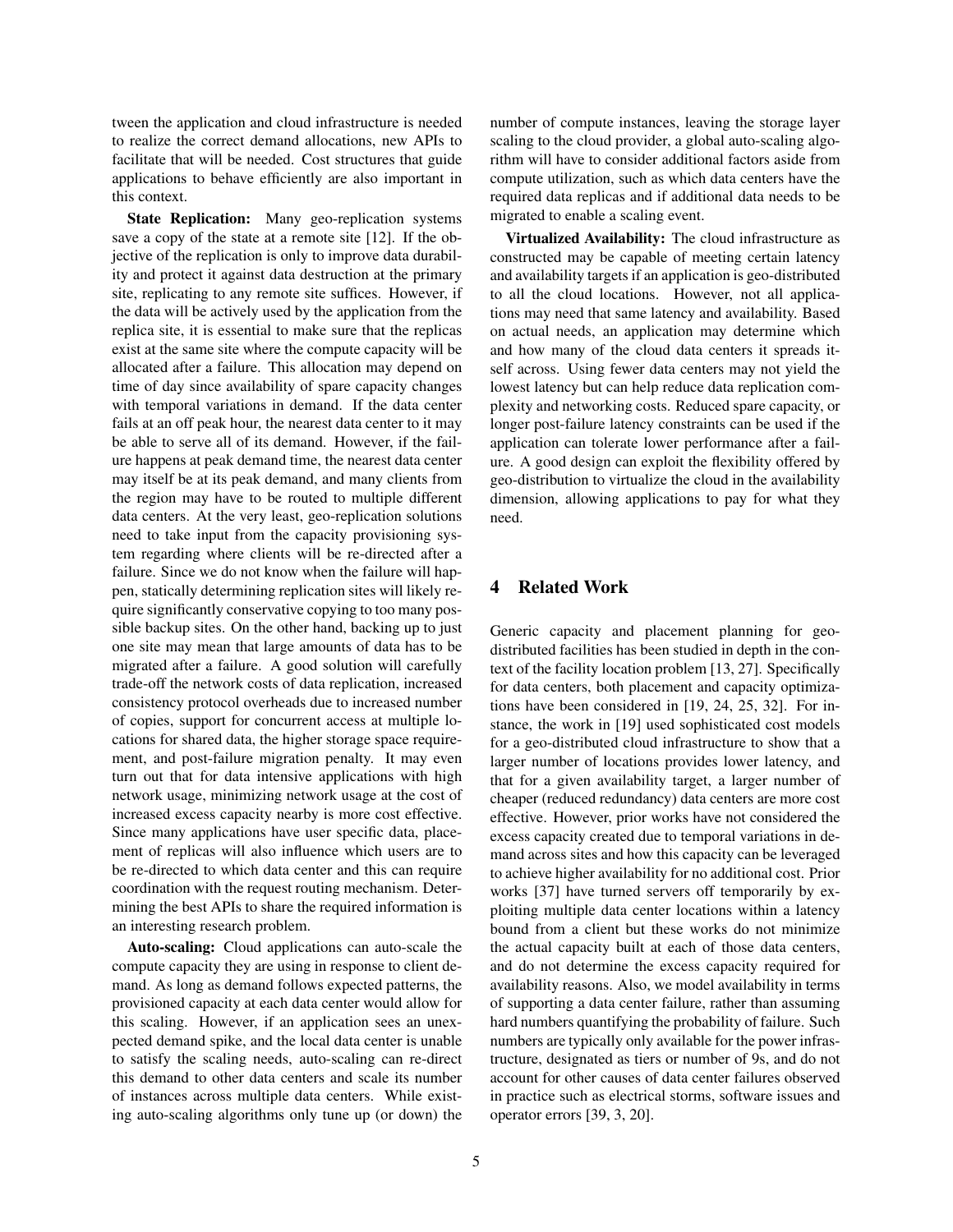### References

- [1] AGARWAL, S., DUNAGAN, J., JAIN, N., SAROIU, S., WOL-MAN, A., AND BHOGAN, H. Volley: automated data placement for geo-distributed cloud services. In *Proceedings of the 7th USENIX conference on Networked systems design and implementation* (Berkeley, CA, USA, 2010), NSDI'10, USENIX Association, pp. 2–2.
- [2] AGUILERA, M. K., MERCHANT, A., SHAH, M., VEITCH, A., AND KARAMANOLIS, C. Sinfonia: A new paradigm for building scalable distributed systems. *ACM Trans. Comput. Syst. 27*, 3 (Nov. 2009), 5:1–5:48.
- [3] AMAZON-AWS. Summary of the october 22,2012 aws service event in the us-east region. https://aws.amazon.com/ message/680342/, Oct. 2012.
- [4] AWS, A. Amazon ec2 regions and availability zones. http://docs.aws.amazon.com/AWSEC2/latest/ UserGuide/using-regions-availability-zones.html.
- [5] AWS, A. Amazon ec2 spot instances. https://aws.amazon. com/ec2/purchasing-options/spot-instances/.
- [6] AWS, A. Global infrastructure north america. http://aws.amazon.com/about-aws/globalinfrastructure/.
- [7] BALLANI, H., AND FRANCIS, P. Towards a global ip anycast service. In *Proceedings of the 2005 Conference on Applications, Technologies, Architectures, and Protocols for Computer Communications* (New York, NY, USA, 2005), SIGCOMM '05, ACM, pp. 301–312.
- [8] BIRMAN, K. P. The process group approach to reliable distributed computing. *Commun. ACM 36*, 12 (Dec. 1993), 37–53.
- [9] BRUTLAG, J. Speed matters for google web search. http://services.google.com/fh/files/blogs/ google\_delayexp.pdf, July 2009.
- [10] BUREAU, U. C. Census data access tools.
- [11] BURROWS, M. The chubby lock service for loosely-coupled distributed systems. In *Proceedings of the 7th Symposium on Operating Systems Design and Implementation* (Berkeley, CA, USA, 2006), OSDI '06, USENIX Association, pp. 335–350.
- [12] CALDER, B., WANG, J., OGUS, A., NILAKANTAN, N., SKJOLSVOLD, A., MCKELVIE, S., XU, Y., SRIVASTAV, S., WU, J., SIMITCI, H., HARIDAS, J., UDDARAJU, C., KHATRI, H., EDWARDS, A., BEDEKAR, V., MAINALI, S., ABBASI, R., AGARWAL, A., HAQ, M. F. U., HAQ, M. I. U., BHARDWAJ, D., DAYANAND, S., ADUSUMILLI, A., MCNETT, M., SANKARAN, S., MANIVANNAN, K., AND RIGAS, L. Windows azure storage: a highly available cloud storage service with strong consistency. In *Proceedings of the Twenty-Third ACM Symposium on Operating Systems Principles* (New York, NY, USA, 2011), SOSP '11, ACM, pp. 143–157.
- [13] CHURCH, R., AND REVELLE, C. The maximal covering location problem. *Papers of the Regional Science Association 32*, 1 (1974), 101–118.
- [14] COOPER, B. F., RAMAKRISHNAN, R., SRIVASTAVA, U., SIL-BERSTEIN, A., BOHANNON, P., JACOBSEN, H.-A., PUZ, N., WEAVER, D., AND YERNENI, R. Pnuts: Yahoo!'s hosted data serving platform. *Proc. VLDB Endow. 1*, 2 (Aug. 2008), 1277– 1288.
- [15] CORBETT, J. C., DEAN, J., EPSTEIN, M., FIKES, A., FROST, C., FURMAN, J. J., GHEMAWAT, S., GUBAREV, A., HEISER, C., HOCHSCHILD, P., HSIEH, W., KANTHAK, S., KOGAN, E., LI, H., LLOYD, A., MELNIK, S., MWAURA, D., NAGLE, D., QUINLAN, S., RAO, R., ROLIG, L., SAITO, Y., SZYMANIAK, M., TAYLOR, C., WANG, R., AND WOODFORD, D. Spanner: Google's globally-distributed database. In *Proceedings of*

*the 10th USENIX conference on Operating Systems Design and Implementation* (Berkeley, CA, USA, 2012), OSDI'12, USENIX Association, pp. 251–264.

- [16] DECANDIA, G., HASTORUN, D., JAMPANI, M., KAKULAPATI, G., LAKSHMAN, A., PILCHIN, A., SIVASUBRAMANIAN, S., VOSSHALL, P., AND VOGELS, W. Dynamo: amazon's highly available key-value store. In *Proceedings of twenty-first ACM SIGOPS symposium on Operating systems principles* (New York, NY, USA, 2007), SOSP '07, ACM, pp. 205–220.
- [17] DENG, N., STEWART, C., GMACH, D., ARLITT, M., AND KEL-LEY, J. Adaptive green hosting. In *Proceedings of the 9th International Conference on Autonomic Computing* (New York, NY, USA, 2012), ICAC '12, ACM, pp. 135–144.
- [18] GAO, V., ZENG, Z., LIU, X., AND KUMAR, P. The answer is blowing in the wind: Analysis of powering internet data centers with wind energy. In *INFOCOM, 2013 Proceedings IEEE* (April 2013), pp. 520–524.
- [19] GOIRI, I., LE, K., GUITART, J., TORRES, J., AND BIANCHINI, R. Intelligent placement of datacenters for internet services. In *Distributed Computing Systems (ICDCS), 2011 31st International Conference on* (June 2011), pp. 131–142.
- [20] GOOGLE APPENGINE FORUM. Post-mortem for february 24th, 2010 outage. https://groups.google.com/forum/#! topic/google-appengine/p2QKJ0OSLc8, Mar. 2010.
- [21] GRAY, W., AND BOEHM-DAVIS, D. Milliseconds matter: An introduction to microstrategies and to their use in describing and predicting interactive behavior. *Journal of Experimental Psychology: Applied 6*, 4 (2000), 322.
- [22] GREENBERG, A., HAMILTON, J., MALTZ, D. A., AND PATEL, P. The cost of a cloud: research problems in data center networks. *SIGCOMM Comput. Commun. Rev. 39*, 1 (Dec. 2008), 68–73.
- [23] HAMILTON, J. Inter-datacenter replication and georedundancy. http://perspectives.mvdirona.com/2010/05/ 10/InterDatacenterReplicationGeoRedundancy.aspx, 2010.
- [24] HANS, R., LAMPE, U., AND STEINMETZ, R. Qos-aware, costefficient selection of cloud data centers. In *Proceedings of the 2013 IEEE Sixth International Conference on Cloud Computing (CLOUD)* (2013).
- [25] HASAN, S., GORINSKY, S., DOVROLIS, C., AND SITARAMAN, R. K. Trade-offs in optimizing the cache deployments of cdns. In *Proceedings of the International Conference on INFOCOM* (2014).
- [26] INC, G. Data center locations. http://www.google.com/ about/datacenters/inside/locations/index.html.
- [27] JAIN, K., MAHDIAN, M., MARKAKIS, E., SABERI, A., AND VAZIRANI, V. V. Greedy facility location algorithms analyzed using dual fitting with factor-revealing lp. *J. ACM 50*, 6 (Nov. 2003), 795–824.
- [28] JUNQUEIRA, F. P., AND REED, B. C. The life and times of a zookeeper. In *Proceedings of the 28th ACM Symposium on Principles of Distributed Computing* (New York, NY, USA, 2009), PODC '09, ACM, pp. 4–4.
- [29] KANSAL, A., URGAONKAR, B., AND GOVINDAN, S. Using dark fiber to displace diesel generators. In *Proceedings of the 14th USENIX Conference on Hot Topics in Operating Systems* (Berkeley, CA, USA, 2013), HotOS'13, USENIX Association, pp. 15–15.
- [30] KOHAVI, R., HENNE, R. M., AND SOMMERFIELD, D. Practical guide to controlled experiments on the web: listen to your customers not to the hippo. In *Proceedings of the 13th ACM SIGKDD international conference on Knowledge discovery and data mining* (New York, NY, USA, 2007), KDD '07, ACM, pp. 959–967.